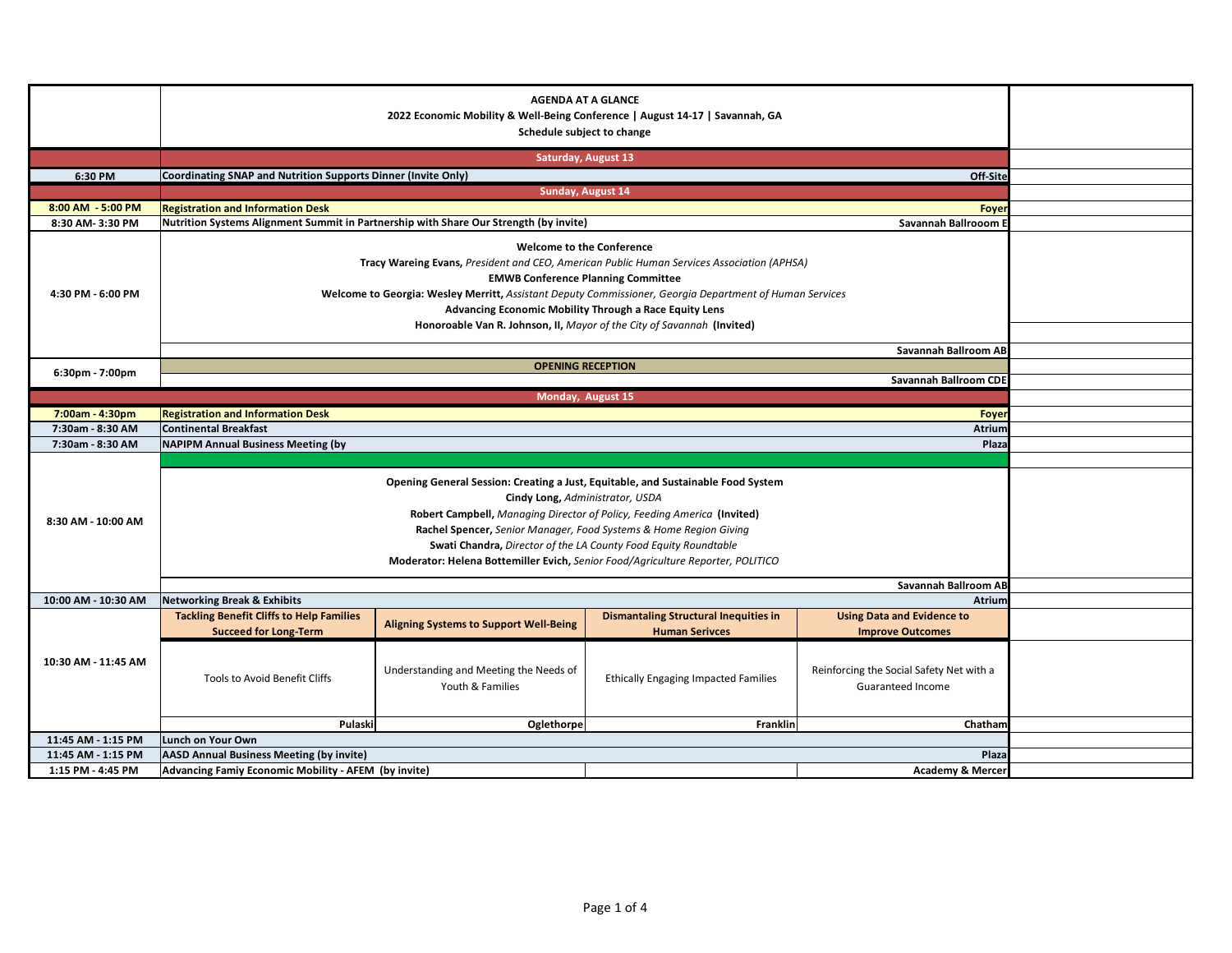|                     | <b>Community Outreach Strategies</b>                                             | <b>Aligning Systems to Support Well-Being</b>                                                        | <b>Using Data and Evidence to Improve</b><br><b>Outcomes</b> | <b>Aligning Systems to Support Well-Being</b>                             | <b>Human-Centered Design</b>    |
|---------------------|----------------------------------------------------------------------------------|------------------------------------------------------------------------------------------------------|--------------------------------------------------------------|---------------------------------------------------------------------------|---------------------------------|
| 1:15 PM - 2:30 PM   | Rapid-Round Session                                                              | Serving English Language Learners,<br>Refugees, and Immigrants through Cross-<br>System Partnerships | Targeted/Risk Based SNAP Quality Control<br>Reviews          | Aligning Workforce Systems to Create<br><b>Cohesive Career Pathways</b>   | 1:15 PM -4:15 PM                |
|                     | Pulaski                                                                          | Oglethorpe                                                                                           | Franklin                                                     | Chatham                                                                   | Poverty Retold & Interrupted:   |
| 2:30 PM - 3:00 PM   | <b>Networking Break &amp; Exhibits</b>                                           |                                                                                                      |                                                              |                                                                           | Behavioral Science to Transform |
|                     | The Future of Human Services<br>Administration                                   | <b>Dismantaling Structural Inequities in</b><br><b>Human Serivces</b>                                | <b>Operational Excellence</b>                                | The Future of Human Services<br>Administration                            | Social Policy                   |
| 3:00 PM - 4:15 PM   | Gaining Workload Efficiencies: Robotic<br>Processing Automation and Call Centers | Moving TANF Work Programs in a Trauma-<br>Informed and Antiracist Direction                          | FNS QC Session 1                                             | Summer P-EBT: Lessons Learned to Inform a<br>Permanent Summer-EBT Program |                                 |
|                     | Pulaski                                                                          | Oglethorpe                                                                                           | Franklin                                                     | Chatham                                                                   | Reynolds                        |
| 4:30 PM - 5:30 PM   | TANF Modernization Meet-Up (by invite only)                                      |                                                                                                      |                                                              |                                                                           |                                 |
| 4:30 PM - 5:30 PM   | <b>NAPIPM Networking</b>                                                         |                                                                                                      |                                                              |                                                                           |                                 |
|                     |                                                                                  | <b>Tuesday, August 16</b>                                                                            |                                                              |                                                                           |                                 |
| 7:00 PM - 4:00 PM   | <b>Registration and Information Desk</b>                                         |                                                                                                      |                                                              |                                                                           |                                 |
| 7:30 AM - 8:30 AM   | <b>Continental Breakfast</b>                                                     |                                                                                                      |                                                              |                                                                           |                                 |
| 7:30 AM - 8:30 AM   | <b>NASTA Annual Business Meeting (by invite)</b>                                 |                                                                                                      |                                                              | Forsyth                                                                   |                                 |
| 7:30 AM - 8:30 AM   | Coordinating SNAP and Nutrition Supports Breakfast (by invite)                   |                                                                                                      |                                                              | Academy                                                                   |                                 |
| 8:00 AM - 5:00 PM   | <b>Table Top Exhibits</b>                                                        |                                                                                                      |                                                              | Atrium                                                                    |                                 |
|                     | <b>Aligning Systems to Support Well-Being</b>                                    | The Future of Human Services<br>Administration                                                       | <b>Economic Mobility Research</b>                            | <b>Using Data and Evidence to</b><br><b>Improve Outcomes</b>              |                                 |
| 8:45 AM - 10:00 AM  | Reducing Poverty in Louisiana Through<br>Program Alignment and TANF Support      | COVID Adjustments for SNAP Certification<br>Processes: Transitioning to Post-Pandemic<br>Normal      | Rapid-Round Session                                          | A Holistic Approach to SNAP Accuracy<br>and Error Prevention              |                                 |
|                     | Pulaski                                                                          | Oglethorpe                                                                                           | Franklin                                                     | Chatham                                                                   |                                 |
| 10:00 AM - 10:30 AM | <b>Networking Break &amp; Exhibits</b>                                           |                                                                                                      |                                                              |                                                                           |                                 |
|                     | The Future of Human Services<br><b>Administration</b>                            | <b>Aligning Systems to Support Well-Being</b>                                                        | <b>Using Data and Evidence to Improve</b><br><b>Outcomes</b> | <b>Economic Supports as Upstream</b><br><b>Child Welfare Prevention</b>   |                                 |
| 10:30 AM - 11:45 AM | A View from the Hill: Congressional SNAP<br>Priorities for the Farm Bill         | FNS QC Session 2                                                                                     | Driving Better Citizen Outcomes by<br>Designing for Equity   | Rapid-Round Session                                                       |                                 |
|                     | Pulaski                                                                          | Oglethorpe                                                                                           | Franklin                                                     | Chatham                                                                   |                                 |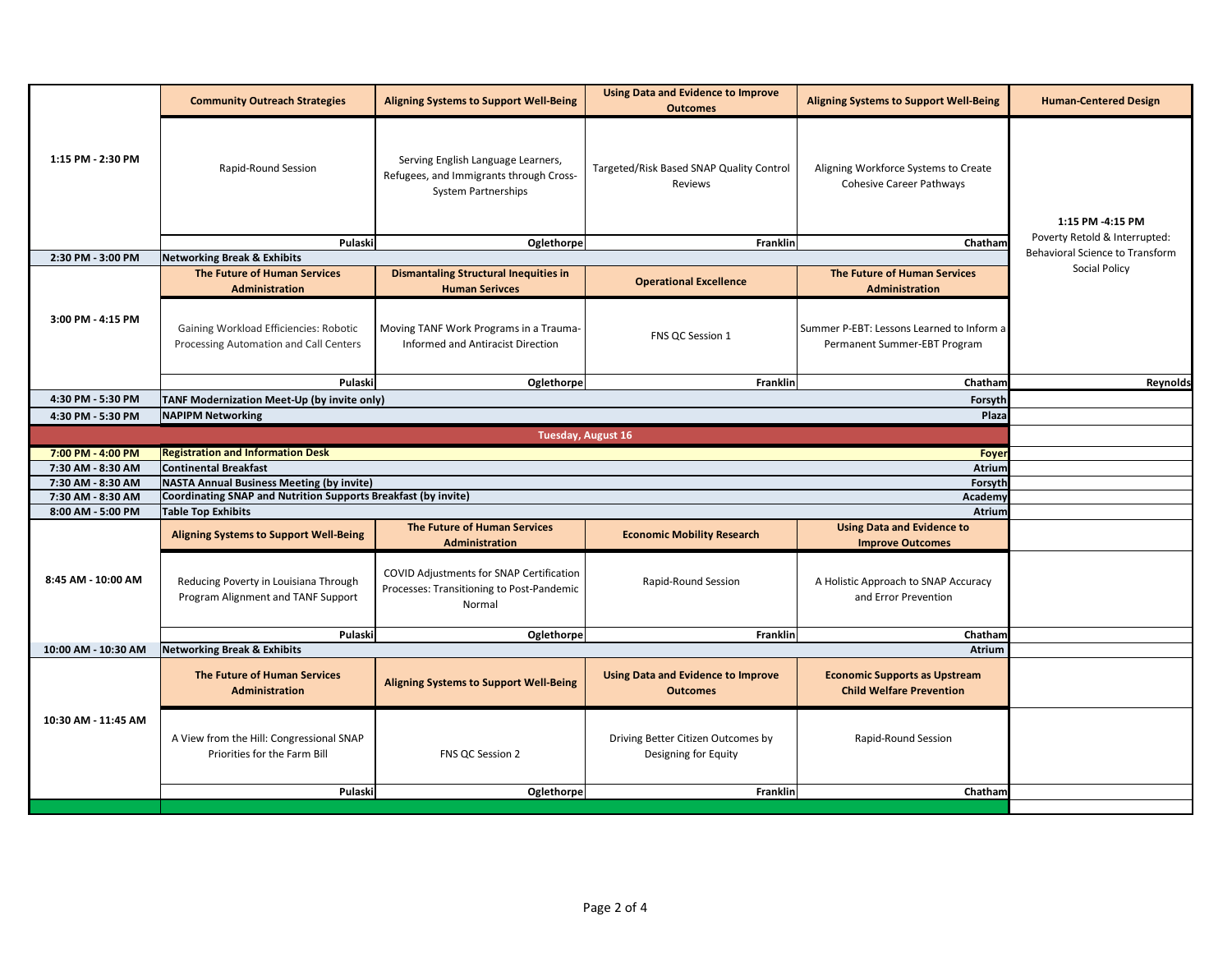| 11:45 AM - 1:45 PM                      |                                                                                                                                                              |                                                                      |                                                                                                                         |                                                                                     |  |  |
|-----------------------------------------|--------------------------------------------------------------------------------------------------------------------------------------------------------------|----------------------------------------------------------------------|-------------------------------------------------------------------------------------------------------------------------|-------------------------------------------------------------------------------------|--|--|
|                                         |                                                                                                                                                              |                                                                      |                                                                                                                         |                                                                                     |  |  |
| 1:45 PM - 2:15 PM                       | <b>Networking Break &amp; Exhibits</b>                                                                                                                       |                                                                      |                                                                                                                         | Atrium                                                                              |  |  |
| 2:15 PM - 5:15 PM                       | <b>SNAP Ed Policy Lab (by invite)</b>                                                                                                                        | Forsyth                                                              |                                                                                                                         |                                                                                     |  |  |
| 2:15 PM - 3:30 PM                       | <b>Aligning Systems to Support Well-Being</b>                                                                                                                | <b>Operational Excellence</b>                                        | <b>Dismantaling Structural Inequities in</b><br><b>Human Serivces</b>                                                   | <b>Using Data and Evidence to</b><br><b>Improve Outcomes</b>                        |  |  |
|                                         | Coordinating SNAP & Nutrition Supports:<br>Lessons Learned on Systems Alignment                                                                              | Requirements and Exemption                                           | Exempt or Not Exempt? Screening for SNAP   A Federal Perspective: How Human Services<br>Can Partner with Tribal Nations | Partnering with Communities to Redesign<br><b>TANF</b>                              |  |  |
|                                         | Pulaski                                                                                                                                                      | Oglethorpe                                                           | Franklin                                                                                                                | Chatham                                                                             |  |  |
| 3:30 PM - 4:45 PM                       | <b>Tackling Benefit Cliffs to Help Families</b><br><b>Succeed for the Long-Term</b>                                                                          | <b>Aligning Systems to Support Well-Being</b>                        | <b>Operational Excellence</b>                                                                                           | <b>Human-Centered Design</b>                                                        |  |  |
|                                         | Benefit Cliffs & Career Pathways                                                                                                                             | Opportunities for Assessing Equity in SNAP<br>Processes and Outcomes | Work Smarter Not Harder: A Streamlined<br>Approach to Workforce Development                                             | Rapid-Round Session                                                                 |  |  |
|                                         | Pulaski                                                                                                                                                      | Oglethorpe                                                           | Franklin                                                                                                                | Chatham                                                                             |  |  |
| 6:30 PM - 10:30 PM                      |                                                                                                                                                              | <b>Grand Networking Event</b><br><b>Underwritten by C!A</b>          |                                                                                                                         |                                                                                     |  |  |
|                                         |                                                                                                                                                              |                                                                      |                                                                                                                         | <b>Ballroom CDE</b>                                                                 |  |  |
|                                         |                                                                                                                                                              |                                                                      | <b>Wednesday, August 17</b>                                                                                             |                                                                                     |  |  |
| 7:30 AM - 8:30 AM                       | <b>Continental Breakfast</b>                                                                                                                                 |                                                                      |                                                                                                                         | Atrium<br>Foyer                                                                     |  |  |
| 8:00 AM - 10:00 AM<br>8:15 AM - 9:30 AM | <b>Registration and Information Desk</b><br><b>Using Data and Evidence to Improve</b><br><b>Outcomes</b>                                                     | <b>Aligning Systems to Support Well-Being</b>                        | <b>Dismantling Structural Inequities in</b><br><b>Human Services</b>                                                    | <b>Aligning Systems to Support Well-Being</b>                                       |  |  |
|                                         | Data Sharing: Improving Participation in<br><b>Public Benefits</b>                                                                                           | The Child Support Custodial<br>Parent's Journey                      | Human Services Programs in<br><b>Rural Contexts</b>                                                                     | Disaster Supplemental Nutrition Assistance<br>Program (D-SNAP) in a New Environment |  |  |
|                                         | Pulaski                                                                                                                                                      | Oglethorpe                                                           | Franklin                                                                                                                | Forsyth                                                                             |  |  |
| 9:00 AM - 5:00 PM                       | <b>FNS Regional Meetings</b>                                                                                                                                 |                                                                      |                                                                                                                         | Plaza                                                                               |  |  |
| 9:30 AM - 9:45 AM                       |                                                                                                                                                              | <b>Networking Break</b><br>Atrium                                    |                                                                                                                         |                                                                                     |  |  |
|                                         |                                                                                                                                                              |                                                                      |                                                                                                                         |                                                                                     |  |  |
| 9:45 AM - 11:30 AM                      | <b>Closing General Session</b><br><b>Closing Keynote</b><br>Natalie Fikes CNE, CDE, CNC, Are You Ready to Unleash Your Inner Winner?<br>Savannah Ballroom AB |                                                                      |                                                                                                                         |                                                                                     |  |  |
|                                         |                                                                                                                                                              |                                                                      |                                                                                                                         |                                                                                     |  |  |